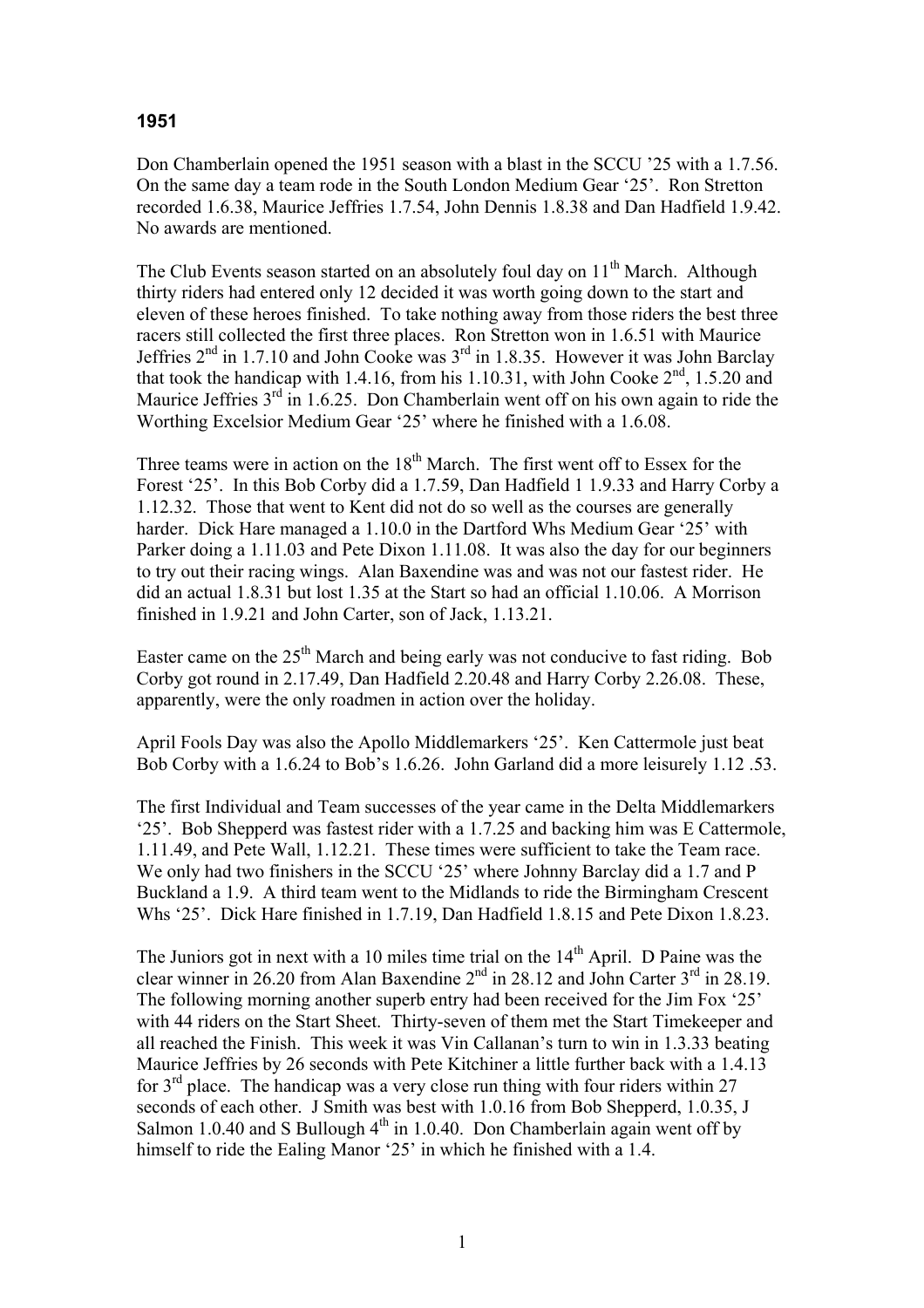It was University Tandem '30' day on the  $22<sup>nd</sup>$  April and the Paragon had a Team competing. It could not have been an easy day as Don Chamberlain and George Nightingale 'only' did a 1.7.11 against the winner's 1.5.14. The brothers Tugwell completed their ride in 1.10.36. The rest of the time trial riders were endeavouring to complete the SCCU '50' in the Crawley Horsham area. Times recorded were Vin Callanan  $4<sup>th</sup>$  place in 2.12.59, Dan Hadfield 2.14.27, Pete Kitchiner 2.14.54, Bob Corby 2.16.32, Arthur Sharp 2.16.35, Bernard Brown 2.17.27, Sid Butcher 2.18.16, Ken Cattermole 2.22.01, Stan Butler 2.22.10, Harry Corby 2.23.24, R Parker 2.24.23, John Diplo 2.32.01, John Vallack 2.32.59. It would appear that no prizes were won.

The Juniors had a '15' on the  $29<sup>th</sup>$  April and a very close finish from the seven riders. Alec Morrison was fastest in 41.43; Alan Baxendine was 2<sup>nd</sup> in 41.54 and Pete Wall 3<sup>rd</sup> in 41.58. The '25' milers went into Essex for the Victoria event. Unfortunately they were some way short of the winning time of 1.1.1 by Bentley (Crescent). George Nightingale was our fastest in 1.4.14 followed by Don Chamberlain, 1.5.08, Ron Tugwell, 1.5.49, and Arthur Sharp 1.6.18 (including 19 seconds lost at the Start). Eight racers went down to Ringwood to ride the Wessex '50' and six of them made it to the Finish Timekeeper. Vin Callanan was our best man  $10^{th}$  in 2.9.01 followed by Dick Hare,  $16^{th}$  in 2.10.30, Pete Kitchiner  $20^{th}$  in 2.11.23,  $24<sup>th</sup>$  Bert Chapman 2.14.49,  $25<sup>th</sup>$  Dan Hadfield 2.14.40 and  $57<sup>th</sup>$  Stan Butler 2.17.20. This gave the Club  $3<sup>rd</sup>$  fastest team.

Five teams were in action on the  $6<sup>th</sup>$  May. Starting with the Clarence  $2<sup>nd</sup>$  class '25' Ken Cattermole did an excellent 1.5.25 but John Barclay failed to start and Bob Shepperd had a 14 minutes late start in his 1.20.42. Also south of the river was the Catford '50' in which the Paragon had seven riders. Times were Vin Callanan  $4<sup>th</sup>$  in 2.12.07, Pete Kitchiner 2.13.12, Arthur Sharp 2.14.27, Bernard Brown 2.15.04, Dan Hatfield 2.16.39, Don Corry 2.19.43 and Ron Tugwell 2.23.47 (with 1.20 late start). The Club were  $3<sup>rd</sup>$  team behind the Addiscombe. North of the river the Club had two finishers in the Brentwood '25'. George Nightingale did a 1.4.14 and Pete Dixon 1.13.36. In the Luton Whs '25' we had Bill Arnold on 1.10.55, Len Case 1.12.27 and Gerry Edmunds 1.12.55. The fifth event was the Bon Amis '50' where another six Paragonians returned safely to the Timekeeper. They were Dick Hare 2.14.13, Bert Chapman 2.14.41, Sid Butcher 2.15.08, Stan Butler 2.16.27, Harry Corby 2.17.09 and Maurice Tugwell a 2.22.

A close finish in the Dave London '30' on  $13<sup>th</sup>$  May saw Bernard Brown coming home with a 1.18.01 to win but just behind him were Peter Dixon with 1.18.34, Bert Chapman 1.18.50 and in fourth place Bob Shepherd with 1.19.00. If the Scratch result was close so was the handicap. Peter Dixon claimed first handicap with 1.17.04 holding off Bill Arnold, 1.17.29, Gerry Edmunds with 1.17.33, Bert Chapman with 1.17.50 and Bob Shepperd 1.18.00. In Open Competition it was time for the first 100 miles events of the season and some success for the Paragon. The Calleva '100' had two Paragon finishers with Dick Hare completing the course in 4.46.30 and Harry Corby 4.52.30. Shorter distance men went of to Essex for the Goodmayes '50' where Vin Callanan was fastest Paragon and 4<sup>th</sup>, again, with 2.10.45 and Arthur Sharp pipped Ron Tugwell 2.18.08 to 2.18.40 for  $41^{st}$ . George Nightingale rode the Farnham '25' and finished in 1.3.14 whilst Bob Corby did 1.4.23 to also collect  $3<sup>rd</sup>$  on handicap.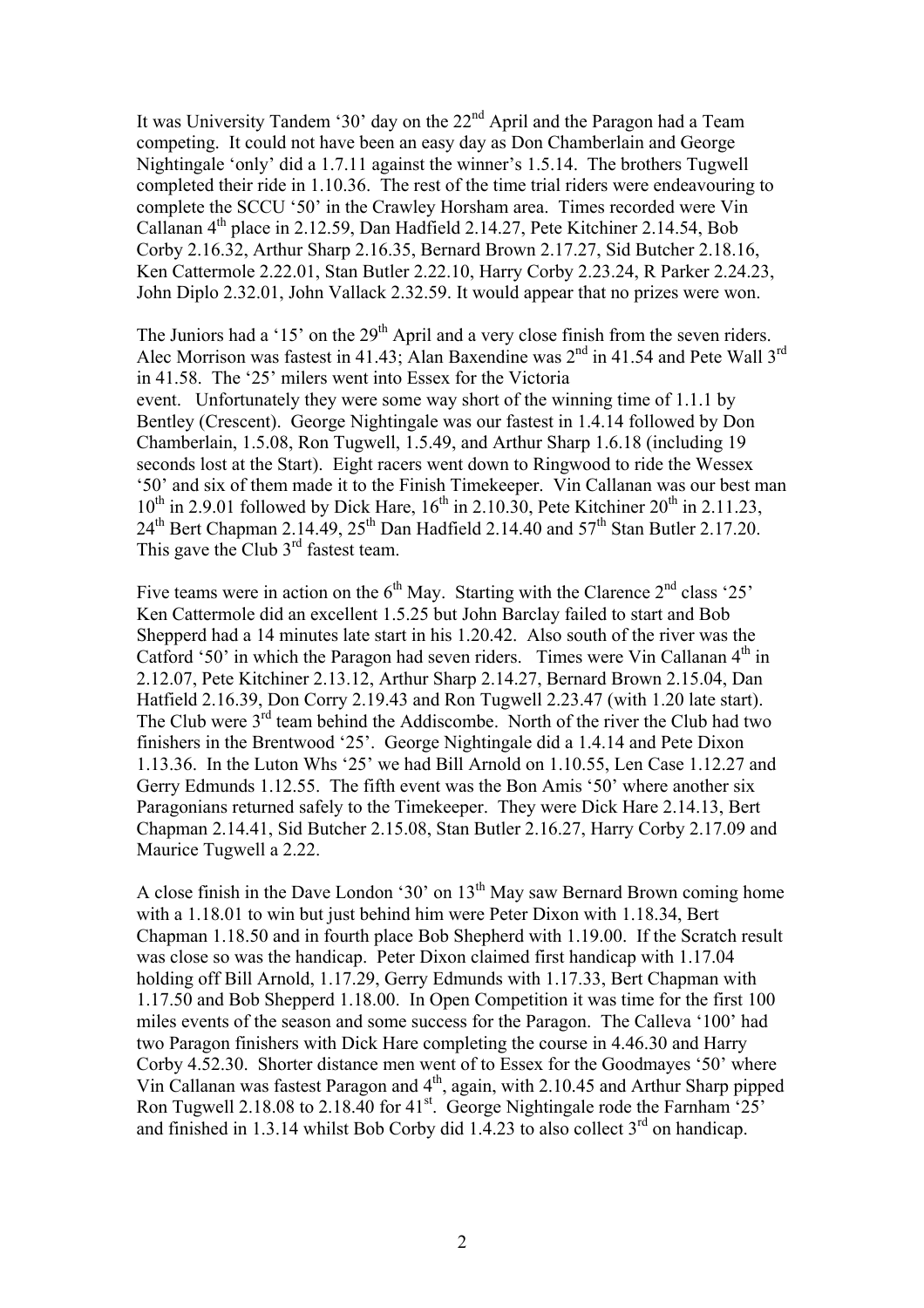On the Whit-Monday and on a hard morning when 37 riders failed to record a time Stan Butler was  $2<sup>nd</sup>$  in the University '100' with 4.46.14. It was a very closely fought race as can be shown by the fact that Pete Kitchiner was  $7<sup>th</sup>$  in 4.48.12 and Sid Butcher  $8<sup>th</sup>$  in 4.48.56. However the Paragon collected the Team race.

The Juniors had another '10 on the  $20<sup>th</sup>$  May and this one was won by John D Pocock in 28.28 from Alan Baxendine 28.44 and D Paine 28.54. John Pocock also collected the Handicap prize with 26.28; Alan Baxendine was  $2<sup>nd</sup>$  in 27.44 and Alec Morrison  $3<sup>rd</sup>$ in 28.05. (This John Pocock was the one whose name you can now see on the list of Presidents of the Club but that did not happen until some years later!) Elsewhere it was another busy day for the Paragon with, again, teams in five events. In the Finsbury Park 2<sup>nd</sup> Class '50' R Lawrence was close to the winner with a 2.18.15 only 2 minutes slower. Jerry Morrit finished in 2.22.15 and E Cattermole 2.24.17. Five riders went for the Kingston Hilly 73 and it was Vin Callanan who produced the fastest ride of the day to win in 3.11.30 by just 25". Backing Vin were Bernard Brown in  $5<sup>th</sup>$ place with 3.13.51, Ron Tugwell 3.17.22, Arthur Sharp 3.21.26 and Dan Hadfield 3.24.19 (with a puncture). Messrs Callanan, Brown and Tugwell also collected the Team award. On the Bath Road was the Yiewsley '50' where our men were nowhere near the 'frame'. Stan Butler was our fastest with 2.13.45 some 13 minutes slower than the winner, Vic Gibbons (Brentwood). Don Corry finished in 2.18.04 and Maurice Tugwell 2.23.48 (with a puncture). Three riders tried the ECCA '30'. Bob Shepperd finished in 1.20.20, Bill Arnold in 1.23.31 and Bob Corby 1.27.56. On the Brighton Road Dick Hare turned in an excellent ride to be faster than George Nightingale in the De Laune '25'. His 1.2.18 beat George's 1.3.04 as well as Bert Chapman's 1.6.04 (1.22 late start).

It was not a particularly good day for the Paragon in the SCCU '100' on the  $27<sup>th</sup>$  May. Ten riders were down to ride. Two failed to finish, three punctured and another lost 7.34 at the Start! Vin Callanan was our fastest rider finishing in  $2<sup>nd</sup>$  place with 4.30.31 then came Stan Butler  $8<sup>th</sup>$  in 4.39.30, Arthur Sharp 4.43.42, Dan Hadfield 4.48.48 (puncture), Bob Corby 4.50.18 (lost 7.34), Sid Butcher 4.51.38 (puncture), Ron Tugwell 4.56.56 (puncture) and Dick Hare 5.3.43. Forty five of the 105 entrants failed to record a time! Two riders finished the Rapier '25'. These were Pete Dixon 1.5.46 and Bob Corby 1.10.30. Another two rode the Dartford  $2<sup>nd</sup>$  Class '50' and Bob Shepperd was rewarded with a 2.16.06 that enabled him to take home  $2<sup>nd</sup>$  place and  $3<sup>rd</sup>$ handicap awards. Jerry Morrit was the other finisher in 2.39.17. Yet another team rode the Bec  $2<sup>nd</sup>$  class '25' on the Pound Hill Course. Bill Arnold led the Paragon riders with 1.6.31 followed by R Lawrence 1.7.57, Taylor 1.9.42 and Scopes 1.14.42.

On a cold, damp, misty morning eighteen Paragon riders rode down for the Walter Moon '50'. The fastest of whom was Don Chamberlain with a 2.10.28. Harry Corby came  $2<sup>nd</sup>$  in 2.12.52 and Peter Dixon  $3<sup>rd</sup>$  in 2.13.53. The handicap as far as the Paragon was concerned went to Jack Taylor with 2.2.25. Harry Corby was  $2<sup>nd</sup>$  with 2.3.07, Peter Dixon 3<sup>rd</sup> in 2.4.53 and Jerry Morritt 4<sup>th</sup> in 2.6.26. In the Event proper our Handicap Team was Ken Cattermole, Pete Dixon, Jack Taylor and Harry Corby who collected  $2<sup>nd</sup>$  Team award beaten by 3.07 by the Addiscombe.

Another Team race came our way in the Wessex '100'. Vin Callanan was our best rider in  $4<sup>th</sup>$  place with a 4.26.09 ride that included a puncture! Bernard Brown was  $7<sup>th</sup>$ with 4.29.23, Stan Butler  $13^{th}$  in 4.33.0 and Dick Hare  $30^{th}$  in 4.41.27. Shortening the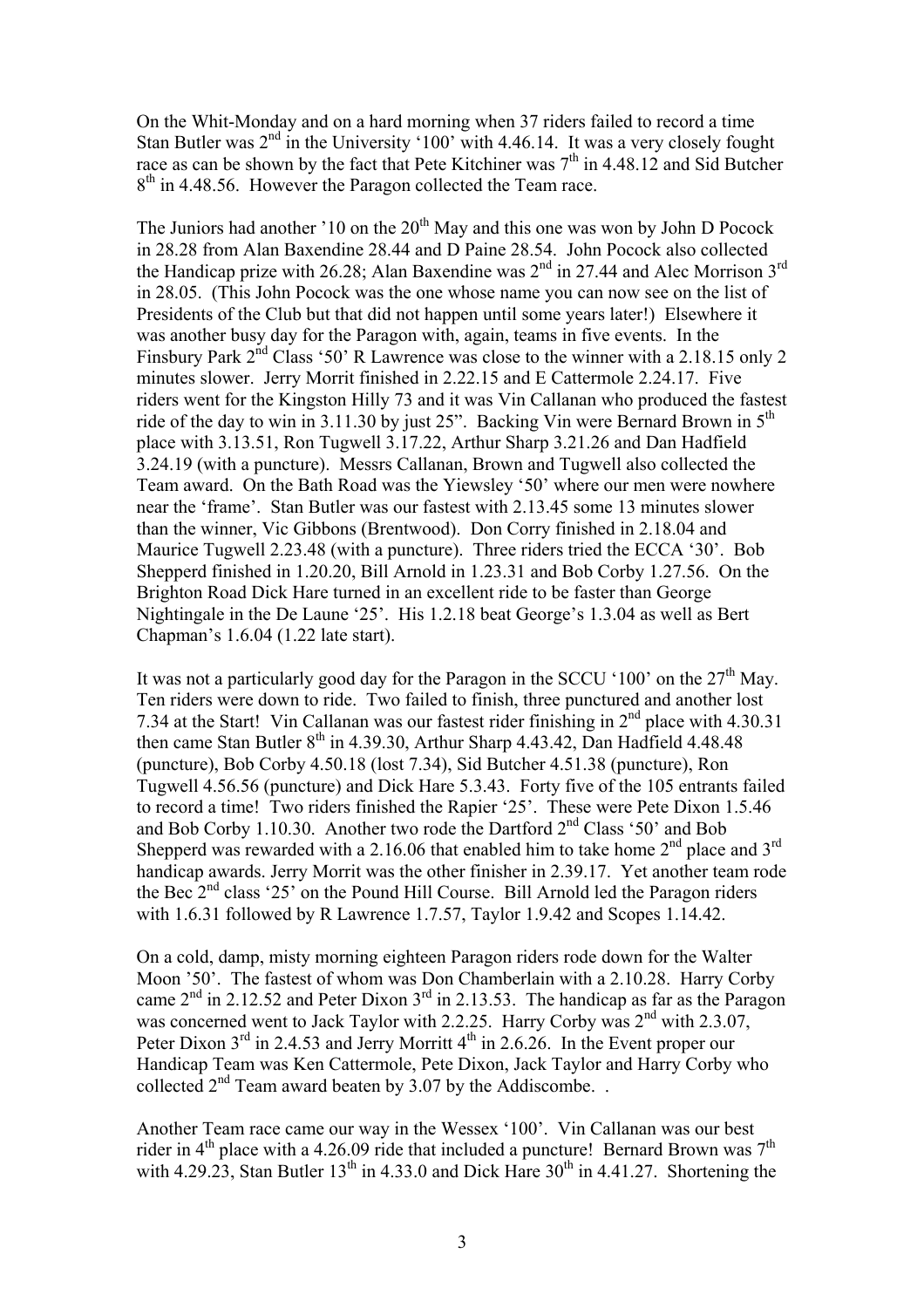distance we had a team in the Brighton Mitre '50' led by Don Chamberlain in 2.11.51. Backing him were Arthur Sharp, 2.14.34 and Dan Hadfield 2.15.14 but no prizes were taken. George Nightingale, 1.1.14, and Bob Shepperd, (1.2.00) were well to the fore in the Cambrian '25' but, again, no prizes were collected. Three more racers took part in the Anerley  $2<sup>nd</sup> Class '25'$  and they were Jack Taylor 1.7.18, Gerry Edmunds 1.10.12 and Len Case 1.11.23.

Looking for fast times the racing men went to the Midlands for the Shirley '50'. As usual in these scramblings for rapid races no one told Mother Nature. On the day over a quarter of the field elected not to start. Vin Callanan came  $9<sup>th</sup>$  with 2.9.01, Pete Kitchiner  $22<sup>nd</sup>$  in 2.12.46 and Dan Hadfield  $38<sup>th</sup>$  in 2.15.15. Three more went to the New Forest for the Gosport '50' where Dick Hare was fastest in 2.11.41 followed by Stan Butler, 2.12.41 and Maurice Tugwell 2.18.41. A third team went to Essex for the Shaftesbury '50' where Harry Corby surprised everyone with a 2.12.55 in front of Arthur Sharp, 2.13.07 and George Nightingale, in the very unusual position as third counter, with 2.16.45. Yet another trio went for a '50' in the NCU Private Members event. Ken Cattermole was quickest in 2.21.37; his brother E did 2.26.50 and R Lawrence 2.32.25. Fifty miles being the order of the day Edwards rode the Slough 2<sup>nd</sup> class '50' in 2.14.18. The only short distance men left went to the Kent RC '25'. They packed extremely well Scopes did 1.9.14, Len Case 1.9.52 and Pryce 1.9.54. All that action and not a single prize to be found!

Goss Green day was the  $24<sup>th</sup>$  June and eleven names were down for the ride. Ten started and nine finished with Ken Cattermole finishing with the fastest time, and a personal best, of 4.44.38. Bob Shepperd took 2nd place with 4.49.30 and Dick Hare was  $3<sup>rd</sup>$  in 4.53.03. John Parsonson won both the Club and SCCU handicap with 4.12.50 from Ken Cattermole  $2<sup>nd</sup>$ , 4.19.38 and brother E Cattermole  $3<sup>rd</sup>$  with 4.21.53. Those in the Open events went a bit faster. Vin Callanan did 4.27.14 in the Highgate '100' but only had Pete Kitchiner with him on 4.30.06. Don Chamberlain came  $3<sup>rd</sup>$  in the Chichester '50' with 2.4.01. Arthur Sharp led a team in the Fulham '50' with a 2.12.45 followed by Dan Hadfield 2.16.06 and Ron Tugwell 2.20.23. We only had two starters in the Kingston RC '25' with Pete Dixon 1.4.01 and Bill Arnold 1.6.19. The same problems befell the team in the Sittingborne '25' with only Jerry Morritt, 1.8.42, and Scopes, 1.8.56 getting to the Finish.

On the  $1<sup>st</sup>$  July we held the Fryco Cup '50' with 17 riders. Arthur Sharp produced another good time to win the Cup for the  $4<sup>th</sup>$  occasion, 2.11.57, with Bob Shepperd  $2<sup>nd</sup>$ in 2.14.49 and Peter Dixon  $3<sup>rd</sup>$  in 2.16.42. Jerry Morrit came fourth with 2.17.49 but with 8 minutes allowance this was good enough for him to win the Handicap award with a nett time of 2.9.49. Bob Shepperd was 2<sup>nd</sup> with 2.11.19 and Ken Cattermole 3<sup>rd</sup> with 2.12.04. Five riders entered the Cheltenham '50' but two failed to start and another two did not make the Finish leaving Vin Callanan in solitary splendour with a 4th place in 2.7.01. Three riders finished the WLCA '100' where Stan Butler was close to the leaders with a 4.34.58 for  $7<sup>th</sup>$  place but Harry Corby, 5.0.06, and John Parsonson, 5.3.12, were not in the same league. In fairness it should be pointed out that 50 riders failed to finish. It would appear that racing conditions were not ideal!

The July RAG reports that Bill Pett, a Vice President of the Club had been invited to sign the Golden Book of Cycling. He would be the third Paragonian asked to sign.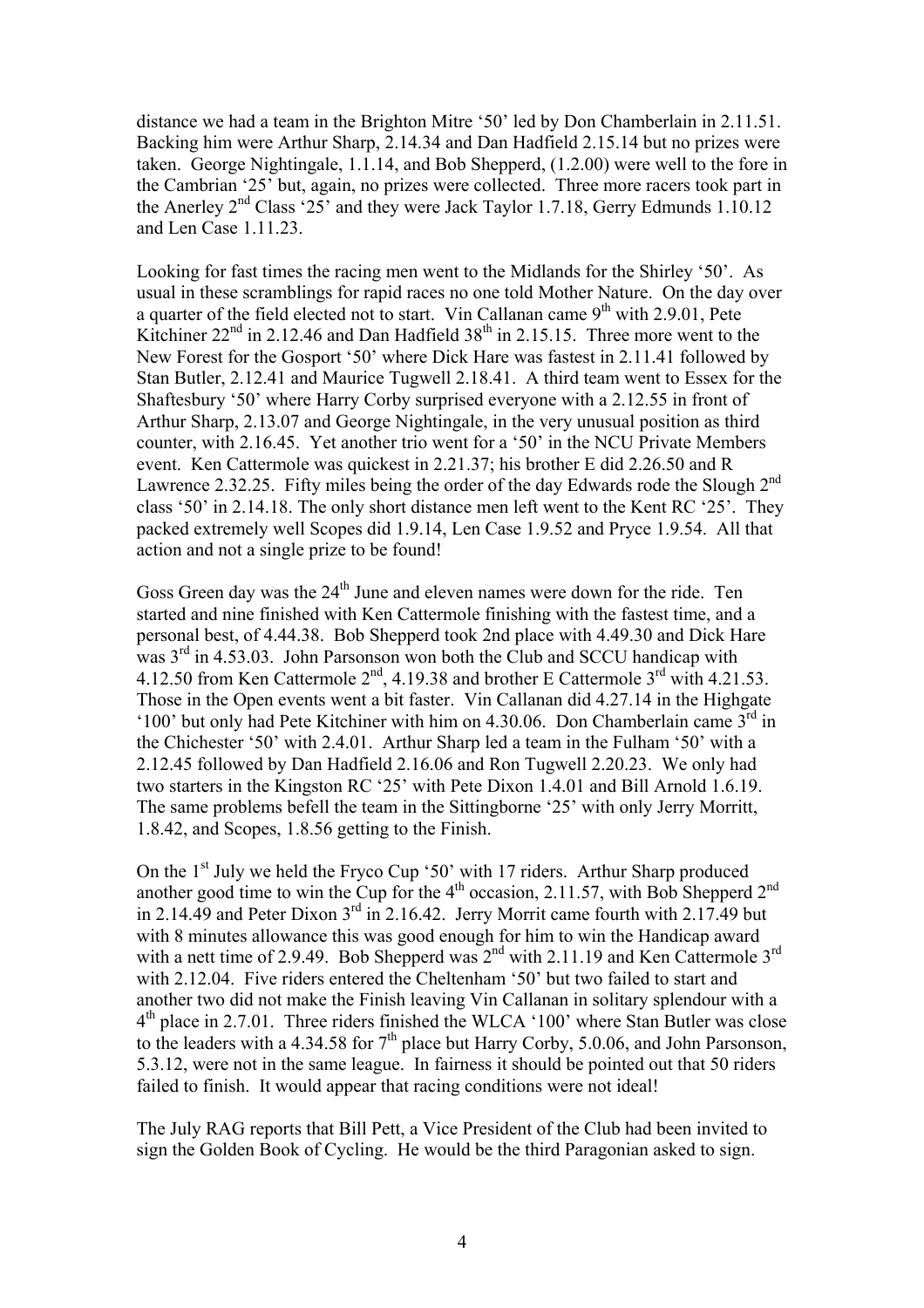Wednesday July  $4<sup>th</sup>$  was our Evening Track Meeting that included the Club Track Championship. Maurice Jeffries won the 550 yards handicap from Ron Miller and Ron Stretton. The 550 Scratch Sprint by Maurice Jeffries from Ron Miller and John Cooke. The 5 miles Scratch race resulted in yet another win for Maurice Jeffries this time from Johnnie Dennis and Maurice Tugwell. Tommy McNulty took the Points Cup. Don Chamberlain won the 4000m pursuit. Maurice Jeffries also broke the Club 1000m Record with a 1.16.9 ride.

July 8th was the day for the Junior Handicap '15'. This was a much better day than the first '15' and Alan Baxendine came home in 38.32 to win in a time 3.43 faster than his time in April. A Paine was  $2^{nd}$  in 39.11 and John D Pocock  $3^{rd}$  in 39.21. Alan Baxendine also won the handicap with 37.17 from John Pocock, 37.21 with young John Carter 3<sup>rd</sup> in 38.06. The Club had only two finishers in the Kentish Whs '100'. Peter Kitchiner was best in 4.33.52 and Dan Hadfield completed the course in 4.40.43. Times in the Rosebank '30' are given as Harry Corby 1.16, Bob Shepperd and Ken Cattermole both 1.182.

In the Archives we have a copy of the Result of the Catford 24hours of 1951. It is actually a booklet giving the story of the race written by the most eminent Cycling Journalist of his day – Jock Wadley. The central spread is a list of riders and their times through each check. It is indeed the most complete result we have ever seen for a time trial. Four Paragon riders went to the Timekeeper for that National Championship 24 hours event run by the Catford CC and held on the roads of Surrey and Sussex. Stan Butler was out to defend the title he won last year in Wessex but severe chest and breathing problems led to his retirement and visit to hospital for a check up. Dick Hare also desisted after various mechanical misadventures but Harry Corby ploughed on to finish in  $7<sup>th</sup>$  place with 434.442 miles whilst John Parsonson also ran out time with 412.681 miles. This event did stretch the Club's resources, as it was also our Open '50' day on the Bath Road. Over 250 entries had been received for this event! Vin Callanan was our best rider with  $8<sup>th</sup>$  place, 2.6.11, followed by Pete Kitchiner, 2.10.54, and Arthur Sharp 2.12.27 to make up our third man and team. Three others rode the Upton Manor '50' with Jerry Morrit being the best of these with 2.17.08 Len Case did 2.23.26 and Gerry Edmunds 2.34.54. Three more lads rode a Wellbeck '25'. Pete Dixon did a 1.7, Bill Arnold a 1.11 and Jack Taylor a 1.12.

July  $22<sup>nd</sup>$  was a quiet day for the Paragon with only two teams riding plus a couple of individuals. In the ECCA '100' E Cattermole finished in 4.57.18, Aubrey Hill 5.20.02 and R Lawrence 5.33.05 having lost 28.30 at the Start! On local roads Don Chamberlain was our best rider in the Bellingham '25' with a 1.2.32 for  $4<sup>th</sup>$  place. He led home Vin Callanan, 1.3.52, Pete Kitchiner, 1.4.03, and Arthur Sharp 1.4.31. Maurice Tugwell had a bad day in the Aldershot '50' finishing in 2.39.12 and a Phil Funnell completed the Rodney 2<sup>nd</sup> Class '50' in 2.16.

The next '25' was held on the rather undulating, and comparatively slow, Leatherhead course by way of a change. This went over the Leatherhead by-pass and down to Dorking giving the riders some beautiful views of Boxhill that were not appreciated at the time. The spectators saw another close finish with, this time, Peter Dixon coming out on top with a 1.5.14 ride. Arthur Sharp took  $2<sup>nd</sup>$  place in 1.5.25 and Ron Tugwell was  $3<sup>rd</sup>$  in 1.5.48. Aubrey Hill surprised everyone by walking away with the handicap with 1.3.08 but it was extremely close for  $2<sup>nd</sup>$  place. Frank Sisley finished with 1.4.11,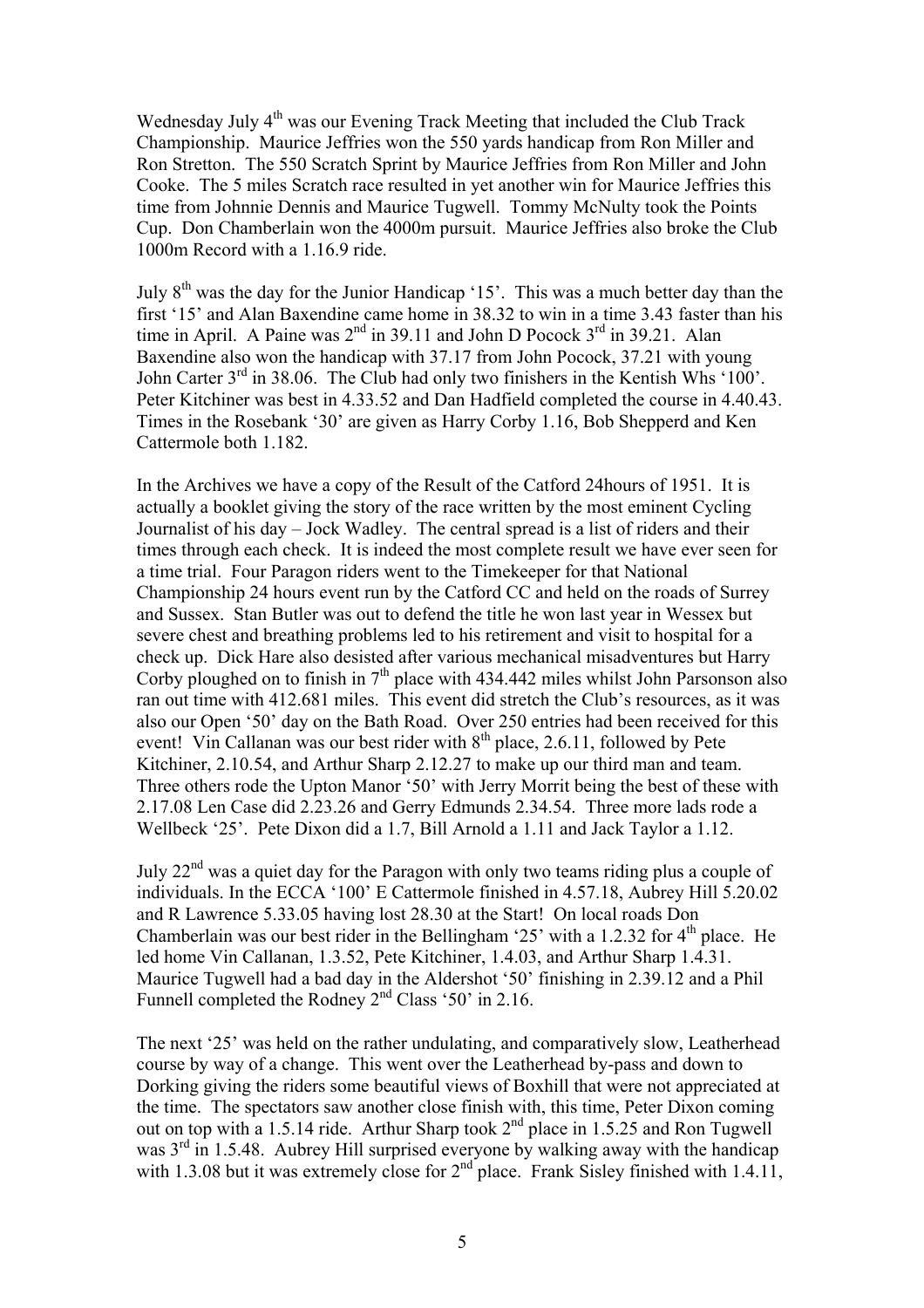Gerry Edmunds 1.4.12 and Peter Dixon 1.4.14 was fourth. Two racers also finished the Belle Vue '50' Vin Callanan with 2.7.11 and Pete Kitchiner 2.10.15.

On Sunday  $5<sup>th</sup>$  August the Paragon had a team in the Herts & Essex '25'. Ken Cattermole was our fastest man with a 1.4.04 that also gave him  $2<sup>nd</sup>$  handicap prize. Bob Shepperd finished in 1.5.08 and Harry Corby 1.6.50 after losing a minute at the Start. The team in the Gainsford '50' started with a disadvantage as Don Chamberlain was unable to ride. However the two Tugwells kept the Paragon's name to the fore with a 2.13.05 from Ron and a 2.17.15 from Maurice.

The following day was Bath Road '100' day and out team of Vin Callanan, 4.24.25, Pete Kitchiner 4.25.52 and Dan Hadfield, 4.37.36 were up with the action. However you would not have thought so by the times at the first check. After 30 miles Les Wilmot (Midland) was leading in 1.13.15. Vin went through in 1.16.10 but in  $28<sup>th</sup>$ place. Pete was  $44<sup>th</sup>$  in 1.17.34 and Dan  $45<sup>th</sup>$  in 1.17.41. This was going to be a very fast and close race. By 50 miles the position had changed, as it so often does in this race, for Vic Gibbons (Brentwood) passed the Timekeeper in 2.2.53 just 27 seconds faster than Wilmot. (This at a time when a ride inside 2.10 was considered fast and for the first half of a hundred just suicidal!) Vin was still in  $28<sup>th</sup>$  place 7.22 in arrears with Pete closing up to  $31<sup>st</sup>$  7.42 behind. Dan was at 10.52. At 80 miles the two main protagonists had moved over 4 minutes clear of the field. Gibbons led in 3.20.35 but had increased his lead to 52 seconds. Although our men had lost time on the leaders they were picking up places. Pete was now faster than Vin coming through with 19<sup>th</sup> fastest time 10.31 down with Vin  $22<sup>nd</sup>$  at 11.05. Dan was by then 20.27 behind. Over the last 20 miles Wilmot gradually closed on Gibbons but Vic had just 7 seconds in hand as he crossed the Finish line in 4.12.43 to Wilmot's 4.12.50. Vin had pulled out his usual strong finish to draw up to  $13<sup>th</sup>$  place with a time of 4.24.25 and Pete held his  $19<sup>th</sup>$  spot with 4.26.01. Dan came in with a 4.37.36 for 60<sup>th</sup> place! This figure alone gives one some idea of the class of field that was quite normal in the Bath Road '100' and why it was known as the 'Blue Riband' of distance racing. The slowest rider finished with a time of 4.44.18 a time that could win many Open races around the country.

The South Eastern 12 hour event had eight Paragon names on the Start Sheet but Dick Hare elected not to start and Stan Butler was not able to finish. We believe both riders were still suffering from their experiences in the National 24 hours Championship. The others all finished. Alf Hill (Kentish Whs) led throughout the race but at 100 miles a group of five riders including Vin Callanan and Pete Kitchiner were within a minute of each other, albeit some 6 to 7 minutes slower than Hill. Hill increased his lead to 10 minutes by the 200 miles point with Vin in  $2<sup>nd</sup>$  place and Pete in  $3<sup>rd</sup>$  another 4 minutes slower. Vin Callanan ran out time with  $249.376$  miles for  $2<sup>nd</sup>$  place. Pete Kitchiner was  $4<sup>th</sup>$  with 245.1199 miles having been pipped by Bernard Hastings, (East Surrey) by 391 yards. Dan Hadfield finished in  $13<sup>th</sup>$  place with 236.320, Harry Corby 232.480 for  $22^{nd}$  Bob Shepperd 230.880,  $32^{nd}$ , and Ken Cattermole 228.755,  $34^{th}$ . The Paragon was  $2<sup>nd</sup>$  in the Team race by 6 miles to the Kentish Whs. Another team rode the Dragon '50' with Pete Dixson putting up the best performance. He finished with 2.14.10 then Ron Tugwell, 2.23.17 just beat young brother Maurice, 2.23.42. Frank Cleeve also made an appearance in the Bec Veterans '25'. At 47 years of age he did 1.8.43 for a plus of 50 seconds. (In Veterans events the winner is the rider who has the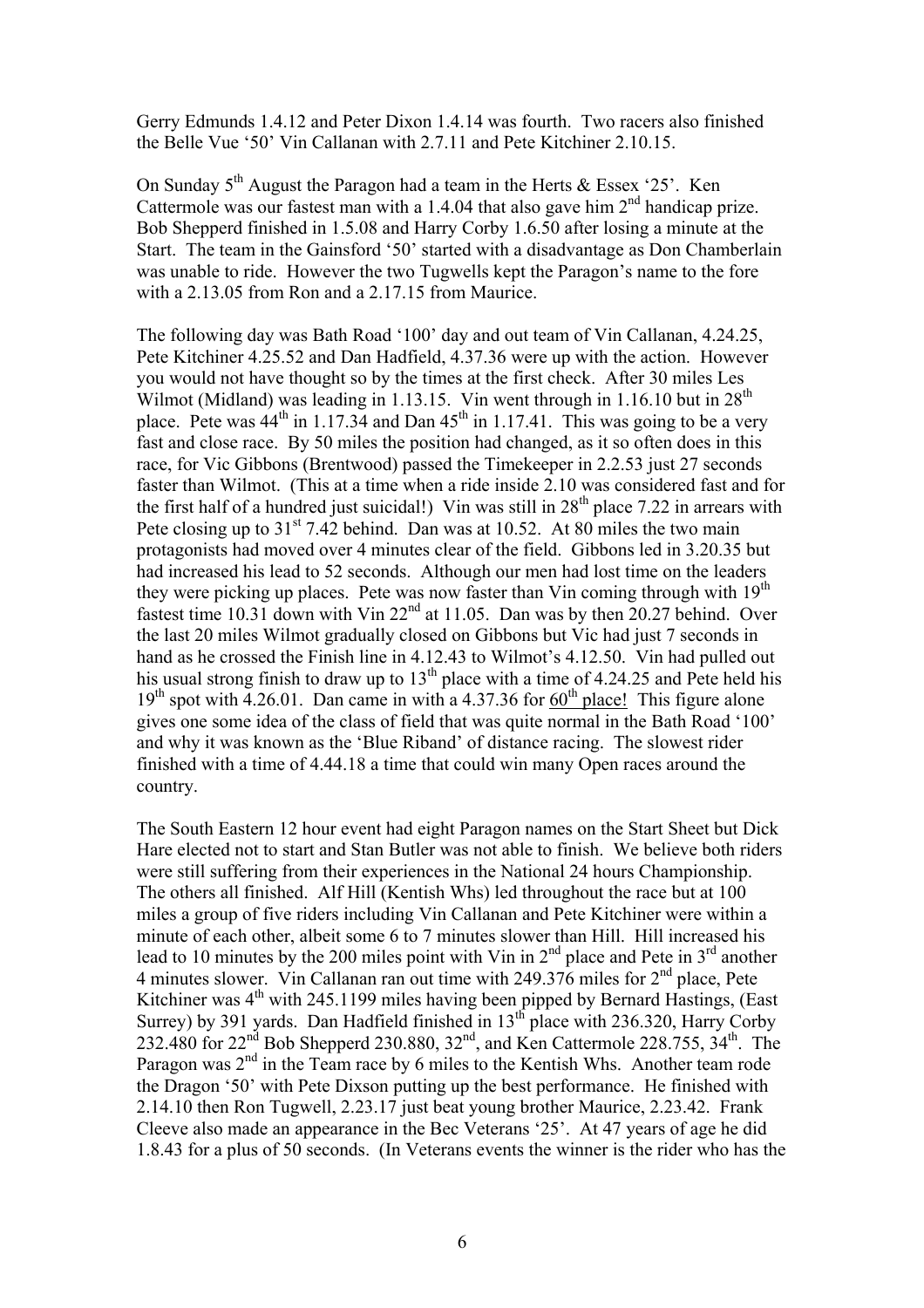greatest 'plus', or the smallest 'minus', on his age standard). In addition this ride also enabled him to win  $1<sup>st</sup>$  place in the handicap competition.

Judging by the Results the  $19<sup>th</sup>$  August was not a nice day. Of all the Paragon riders no one finished the West London 12 hours event. No one finished the Westerley '100'. Only four of the nine entrants finished the SCCU '50' and none of them did a particularly sparkling ride. It should be added that from 150 riders on the Start Sheet 70 of them decided not to start and another 15 failed to finish! Only one of the first 8 riders started and Rogers (Tooting) who was  $3<sup>rd</sup>$  in the race finished 10 minutes before the next rider appeared. Bob Shepperd was best of ours with a 2.15.04 followed by Dan Hadfield 2.17.45, R Lawrence 2.19.34 and Pete Dixon 2.22.34. Only in the Farnborough '25' did a full team start and finish. Vin Callanan was fastest of these with 1.2.08, Dick Hare 1.6.36 and Arthur Sharp 1.6.29 after losing 2.45 at the Start.

Don Chamberlain was our fastest rider in the Redmon '30' coming home in 1.15.28. Arthur Sharp was next with 1.18.12 just beating Ron Tugwell by 9 seconds. Down on the Bath Road two non-starters and one non-finisher left the Club with no chance of a team prize. However Vin Callanan finished in 2.6.29 in 3<sup>rd</sup> place and Dan Hadfield with a 2.11.14 kept the flag flying.

Four teams were entered in events on the 2<sup>nd</sup> September. In the Twickenham '50' Bob Shepperd was our fastest with a 2.11.49, Pete Dixon 2.14.38 and Maurice Tugwell 2.21.59. Down on the Farnham to Alton course Don Chamberlain led the way in the Alton '30' with a 1.15. Dick Hare recorded 1.16.01 and Ron Tugwell a 1.17. Two other went over to Colchester for a '25' Jack Taylor finishing in 1.9.39 and Len Case 1.11.38. Where hopes were high for a good result was in the Redhill '50' but no one told Dame Fortune. Bernard Brown could not start, Pete Kitchiner and Dan Hadfield failed to finish, Harry Corby managed to get round in 2.26 with a puncture stop leaving Vin to finish almost at the front of affairs in 2.5.29 for 2<sup>nd</sup> place by 31 seconds. This was such a good ride he also collected  $3<sup>rd</sup>$  handicap for his pains. There were 19 non-starters and another 19 non-finishers.

Eight riders entered the Rotherham Cup '12' and six of them ran out time. The result of the Club Championship also depended upon this race. Harry Corby completed the furthest distance with 231.79 miles from Bob Shepperd 226.68 and Gerry Edmunds 3rd in 224.25. It might have been a bit closer if Bob had not broken a crank when on the Finishing Circuit. It was a surprise to we historians to see Gerry placed in the 12 hours event as he eventually made his name as a Sprinter on the Track! Vin came into form with a great win in the Bournemouth Jubilee Wheelers '100' with a 4.20.03. Vin was only  $3<sup>rd</sup>$  at the halfway point some 2.27 in arrears but finished extremely strongly. Pete Kitchiner finished in 4.35.23 but Bernard Brown was unable to start so no team prize was possible. Don Chamberlain showed a burst of form in the  $29<sup>th</sup>$  Whs '25' with a 1.0.12 just 1.02 behind the winner. Don Corry also had an outing with 1.4.45. Dick Hare finished the Middlesex 12hours event with 230.575 miles. In the WLCA '50' our Club rider's times were Pete Dixon 2.13.40, Bill Arnold 2.19.04, Jack Tayor 2.20.07 and Len Case 2.23.12. Ron and Maurice Tugwell did a 1.8 in the Upton Manor Tandem '30'.

The Tugwell pair went three minutes faster in the Portsmouth Tandem '30' on the following weekend but no result is available. The other racers were either riding the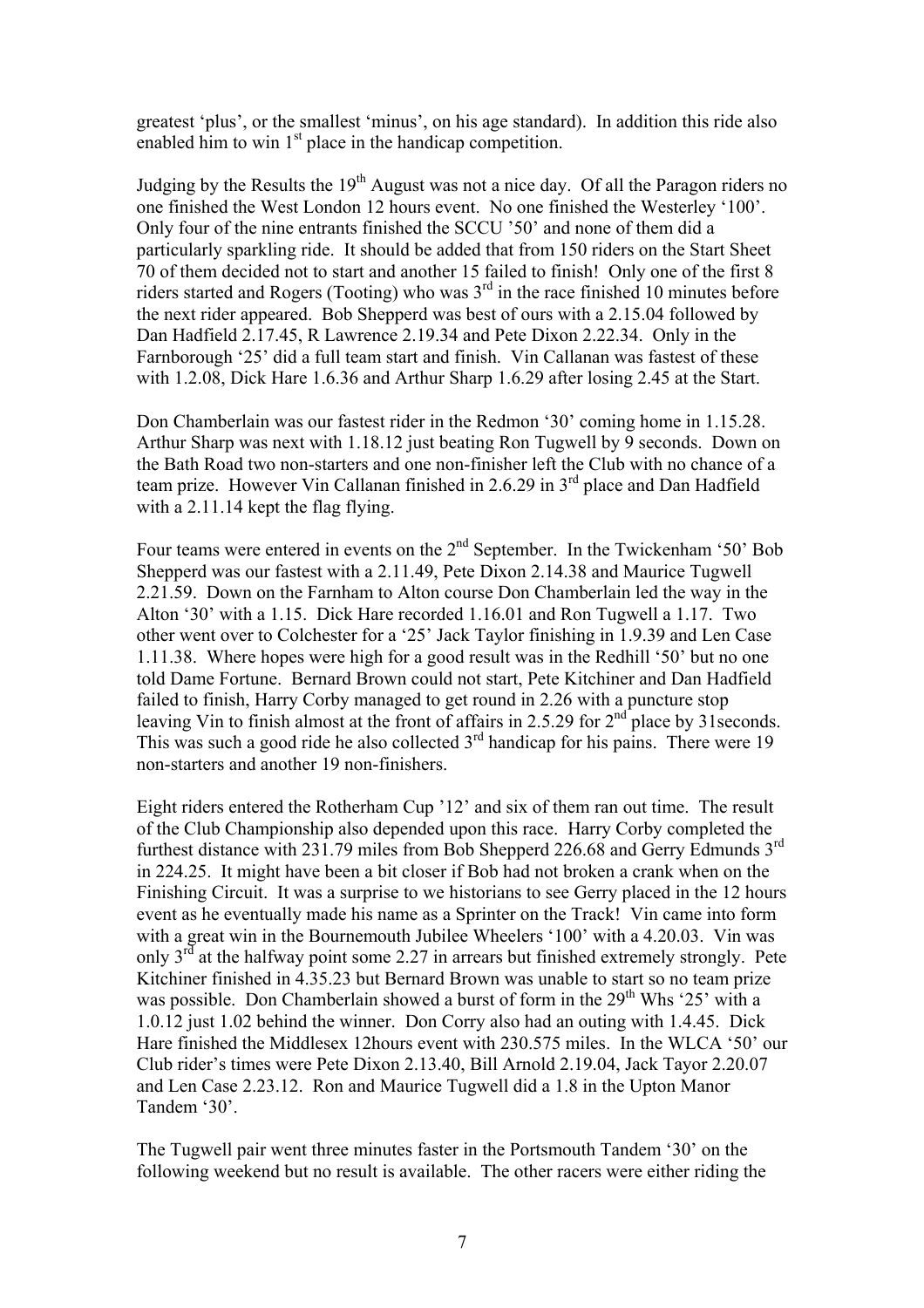ECCA '25' or the Addiscombe '50. Those in the '50' were Don Chamberlain,  $4<sup>th</sup>$  in 2.6.20, Vin Callanan 2.8.38, Don Corry 2.16.44 and Pete Kitchiner 2.17.38 with a puncture. This gained the Paragon  $2<sup>nd</sup>$  Team award. Over in Essex the results were Dick Hare best 1.4.44, Jack Taylor 1.6.59, Bill Arnold 1.8.32, Len Case 1.11.25 and Pete Dixon 1.12.19.

The Tugwells were hoping for great things in the Old Portlians Tandem '30' but as so often happens they punctured and failed to finish. John Cooke and Ken Cattermole were therefore the fastest Paragon pair with 1.8.06 followed by the Stocking brothers with 1.11.11 and Harry Corby and Gerry Edmunds 1.14.54. On the south coast Bob Shepperd went round the Bognor '25' in 1.4.59 and Phil Funnell 1.6.01 that won him 1<sup>st</sup> handicap.

Only one event is mentioned on the  $30<sup>th</sup>$  September and that was the WLCA '25'. In this race Bob Shepperd finished with a 1.3.19 that enabled him to collect  $1<sup>st</sup>$  on handicap. Phil Funnell went a little slower in 1.6.08 and Jerry Morritt completed the team with 1.9.56.

Strangely in a season of huge entries to the Club Events the Mayne Cup had 'only' twenty-five entries. However the rest of the Club obviously knew something the others didn't as it turned out to be a particularly foul day. It was good enough early on to tempt twenty-one riders to the start line but only fourteen of them managed to get back to the Timekeeper. Fastest was our Junior Alan Baxendine with a 1.5.17 ride to beat Ron Tugwell into  $2^{nd}$  place. Ron's 1.5.44 in turn put Dick Hare back into  $3^{rd}$ place with his 1.7.07. Not surprisingly the Man of the Day was Alan Baxendine for with his 4 minutes allowance he walked away with the Mayne Cup by nearly 2 minutes. While Alan's nett time of 1.1.17 was far too good for the rest the fight for 2<sup>nd</sup> place was extremely close. Brian Hunt was  $2<sup>nd</sup>$  with 1.3.14, John Carter  $3<sup>rd</sup>$  with 1.3.30, Frank Sisley  $4^{th}$  in 1.3.50 and Brian Stocking was  $5^{th}$  with 1.3.55. It was indeed a Junior benefit. However as some cynic was heard to say – "who else but Juniors would turn out on a day like that!" The other competition that was awaiting the result of this last '25' of the season was the Club Championship. It was rather a damp squib as both Harry Corby and Bob Shepperd both failed to finish so Harry took the Champion ship by 0.01 mph!

Dennis Paine won the Junior Championship from Alan Baxendine

In Arthur Bristow's Track report for 1951 he reckoned that the staff at Dulwich Hospital should have written it as so many of our riders spent an awful amount of time there. Just to add to the problems of keeping a squad riding well the Ministry of Defence wanted Ron Stretton to become an airman and Pete Smith to become a soldier. Well, we all have our weaknesses! Ron has since won the RAF 10 miles Track Championship and come  $2<sup>nd</sup>$  in the 4000m Pursuit. On top of that Don Chamberlain managed to break some ribs, John Dennis put his shoulder out in a track crash and Maurice Jeffries landed on his head in a road race. In spite of that John Dennis was  $2<sup>nd</sup>$  in the National Tandem paced '50' He also won the 5 miles Scratch at Onchan, Isle of Man during the Manx Cycling Week. Ron Stretton has also won the Sussex Daily News '5' at Brighton, a 5 miles Scratch at Romford and a 2 miles Scratch at Carmarthen.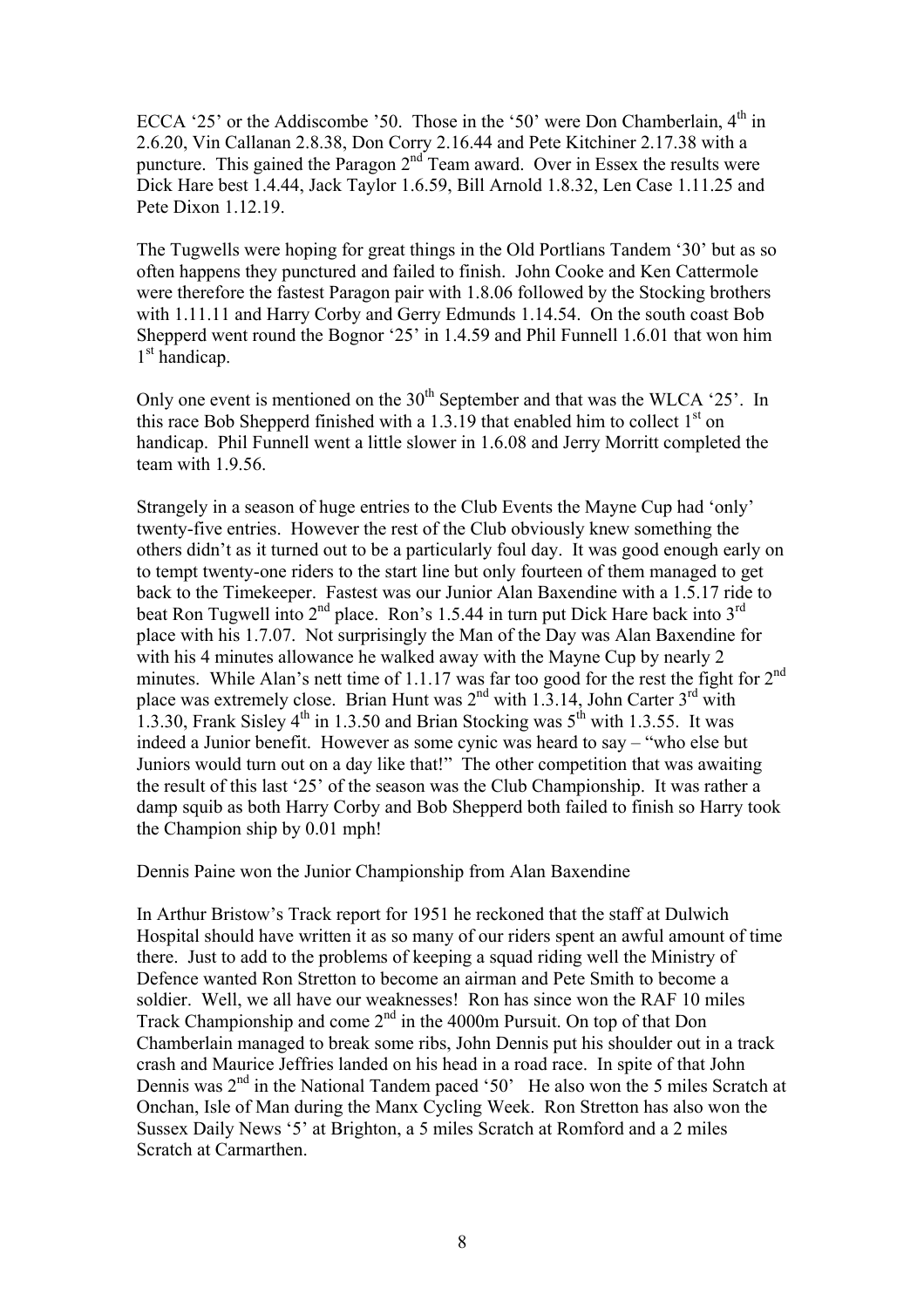Other wins by Paragon riders are Maurice Jeffries – 1 lap scratch at Brighton John Cooke – 1 miles scratch at Redhill

The Massed Start Secretary reports on 2 each of  $2<sup>nd</sup>$ ,  $3<sup>rd</sup>$ , and  $4<sup>th</sup>$  places but fails to mention who achieved those results!

In the 'Off' season a number of our really fit men took part in the Annual Belle Vue Cross Country race for Cyclists. John Pocock was  $15^{th}$ , Bob Shepperd  $24^{th}$ , Sid Butcher 25<sup>th</sup>, Ron Stretton 27<sup>th</sup> and Fred Sams 39<sup>th</sup>. The Paragon was placed 3<sup>rd</sup> in the Team Points.

Polo. This was a real case of anno domini catching up with the Paragon. For the first time for 18 years they did NOT win the National Championship. However the Junior team did win the Croydon League so there is hope for the future.

|                         | <b>Scratch Result</b> | 25 h/c             |                         | <b>Handicap Result</b> |         |         |
|-------------------------|-----------------------|--------------------|-------------------------|------------------------|---------|---------|
|                         |                       | <b>Medium Gear</b> |                         |                        |         |         |
| 30                      | Entries               | 11.3.51            |                         |                        |         |         |
| 12                      | <b>Starters</b>       |                    |                         |                        |         |         |
| 11                      | Finishers             |                    |                         |                        |         |         |
|                         |                       |                    |                         |                        |         |         |
| $\mathbf{1}$            | <b>Stretton R</b>     | 1.06.51            | 1                       | Barclay J              | 6.15    | 1.04.16 |
| $\overline{2}$          | Jeffries M            | 1.07.10            | $\overline{2}$          | Cooke J                | 3.15    | 1.05.20 |
| 3                       | Cooke J               | 1.08.35            | $\overline{3}$          | <b>Jeffries M</b>      | 0.45    | 1.06.25 |
| $\overline{\mathbf{4}}$ | Parker <sub>R</sub>   | 1.10.10            | $\overline{\mathbf{4}}$ | <b>Stretton R</b>      | Scratch | 1.06.51 |
| 5                       | Barclay J             | 1.10.31            | 5                       | Parker <sub>R</sub>    | 3.00    | 1.07.10 |
| $\overline{6}$          | Wall P                | 1.13.58            | $\overline{6}$          | Morritt J              | 5.30    | 1.08.59 |
| $\overline{7}$          | Morritt J             | 1.14.29            | $\overline{7}$          | Wall P                 | 4.30    | 1.09.28 |
| 8                       | Garland J             | 1.15.36            | 8                       | Garland J              | 3.45    | 1.11.51 |
| 9                       | Corby R               | 1.16.48            | 9                       | Corby R                | 3.15    | 1.13.33 |
| 10                      | Corby H               | 1.20.03            | 10 <sup>1</sup>         | Corby H                | 3.15    | 1.16.48 |
| 11                      | Shepperd WR           | 1.24.06            | 11                      | Shepperd WR            | 7.00    | 1.17.06 |
|                         |                       |                    |                         |                        |         |         |
|                         | <b>Scratch Result</b> | 10 Scr             |                         |                        |         |         |
|                         |                       | Junior             |                         |                        |         |         |
| 8                       | Entries               | 14.4.51            |                         |                        |         |         |
| 8                       | <b>Starters</b>       |                    |                         |                        |         |         |
| 8                       | Finishers             |                    |                         |                        |         |         |
|                         |                       |                    |                         |                        |         |         |
| 1                       | Paine D               | 26.20              |                         |                        |         |         |
| $\overline{2}$          | Baxendine A           | 28.12              |                         |                        |         |         |
| 3                       | Carter J              | 28.19              |                         |                        |         |         |
| $\overline{\mathbf{4}}$ | Morrison A            | 28.32              |                         |                        |         |         |
| $\overline{5}$          | Parson W              | 28.50              |                         |                        |         |         |
| $6\phantom{1}$          | Morritt J             | 29.07              |                         |                        |         |         |
| $\overline{7}$          | Fishwick A            | 29.25              |                         |                        |         |         |
| 8                       | Smith N               | 31.42              |                         |                        |         |         |
|                         |                       |                    |                         |                        |         |         |
|                         |                       |                    |                         |                        |         |         |
|                         |                       |                    |                         |                        |         |         |
|                         |                       |                    |                         |                        |         |         |

## **Club Time Trial Results**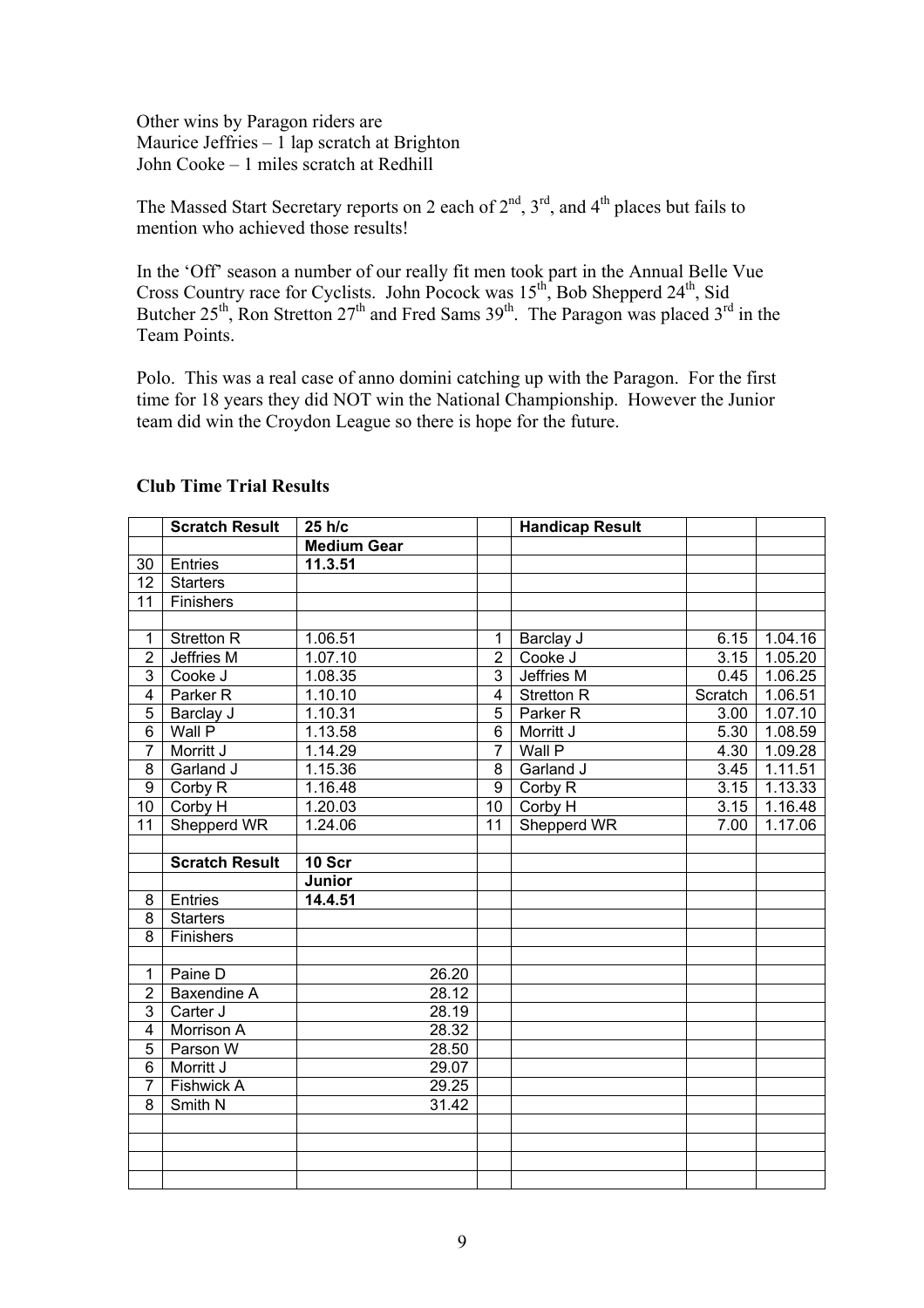|                         | <b>Scratch Result</b> | 25 h/c  |                 | <b>Handicap Result</b> |                   |                |
|-------------------------|-----------------------|---------|-----------------|------------------------|-------------------|----------------|
|                         |                       | 15.4.51 |                 |                        |                   |                |
| 44                      | Entries               |         |                 |                        |                   |                |
| $\overline{37}$         | <b>Starters</b>       |         |                 |                        |                   |                |
| 37                      | Finishers             |         |                 |                        |                   |                |
|                         |                       |         |                 |                        |                   |                |
| 1                       | Callanan V            | 1.03.33 | $\mathbf{1}$    | Smith J                | 8.30              | 1.00.16        |
| $\overline{2}$          | Jeffries M            | 1.03.59 | $\overline{2}$  | Shepperd WR            | 4.45              | 1.00.35        |
| $\overline{3}$          | <b>Kitchiner P</b>    | 1.04.13 | $\overline{3}$  | Salmon J               | 6.30              | 1.00.40        |
| $\overline{\mathbf{4}}$ | Shepperd WR           | 1.05.20 | $\overline{4}$  | <b>Bullough S</b>      | 7.00              | 1.00.43        |
| $\overline{5}$          | Hare R                | 1.05.21 | $\overline{5}$  | Morrison A             | 7.00              | 1.01.25        |
| 6                       | Corby R               | 1.05.35 | $\overline{6}$  | HillA                  | 13.00             | 1.01.27        |
| $\overline{7}$          | Sharp A               | 1.05.42 | $\overline{7}$  | Cattermole E           | 8.15              | 1.02.08        |
| $\overline{8}$          | Corby H               | 1.05.49 | $\overline{8}$  | Corby R                | 2.45              | 1.02.50        |
| $\overline{9}$          | Hadfield D            | 1.06.10 | $\overline{9}$  | Corby H                | 2.45              | 1.03.04        |
| 10                      | Cooke J               | 1.06.26 | $\overline{10}$ | <b>Buckland P</b>      | 7.00              | 1.03.17        |
| 11                      | <b>Tugwell R</b>      | 1.06.47 | $\overline{11}$ | Cooke J                | 3.00              | 1.03.26        |
| 12                      | Salmon J              | 1.07.10 | $\overline{12}$ | Jeffries M             | 0.30              | 1.03.29        |
| 13                      | Chapman H             | 1.07.11 | $\overline{13}$ | Callanan V             | Scratch           | 1.03.33        |
| 14                      | Dixon P               | 1.07.30 | 14              | Edmunds G              | 6.30              | 1.03.42        |
| 15                      | <b>Tugwell M</b>      | 1.07.35 | $\overline{15}$ | Kitchiner P            | 0.30              | 1.03.43        |
| 16                      | <b>Bullough S</b>     | 1.07.43 | $\overline{16}$ | Cattermole K           | 4.00              | 1.03.43        |
| 17                      | Stocking A            | 1.07.43 | $\overline{17}$ | Lawrence R             | 5.30              | 1.03.43        |
| 18                      | Cattermole K          | 1.07.48 | 18              | Barclay J              | $\overline{5.00}$ | 1.03.47        |
| 19                      | Brown B               | 1.07.56 | $\overline{19}$ | Godfrey D              | 5.00              | 1.04.02        |
| 20                      | Corry D               | 1.08.19 | $\overline{20}$ | Hadfield D             | 2.00              | 1.04.10        |
| 21                      | Morrison A            | 1.08.25 | $\overline{21}$ | Stocking A             | 3.30              | 1.04.18        |
| 22                      | Smith J               | 1.08.46 | $\overline{22}$ | Hare R                 | 1.00              | 1.04.21        |
| 23                      | Barclay J             | 1.08.47 | $\overline{23}$ | Sharp A                | 1.00              | 1.04.42        |
| 24                      | Godfrey D             | 1.09.02 | $\overline{24}$ | Sisley F               | 8.00              | 1.04.54        |
| $\overline{25}$         | Lawrence R            | 1.09.13 | $\overline{25}$ | <b>Tugwell R</b>       | 1.45              | 1.05.02        |
| 26                      | Edmunds G             | 1.10.12 | $\overline{26}$ | <b>Tugwell M</b>       | 2.30              | 1.05.05        |
| 27                      | <b>Buckland P</b>     | 1.10.17 | $\overline{27}$ | Chapman H              | 2.00              | 1.05.11        |
| 28                      | Cattermole E          | 1.10.23 | $\overline{28}$ | Morritt J              | 5.15              | 1.05.21        |
| 29                      | Morritt J             | 1.10.36 | 29              | Dixon P                | 2.00              | 1.05.30        |
| $\overline{30}$         | Vallack J             | 1.10.46 | $\overline{30}$ | Vallack J              | 5.00              | 1.05.46        |
| 31                      | Taylor J              | 1.12.31 | $\overline{31}$ | Corry D                | 2.15              | 1.06.04        |
|                         | 32 Arnold W           | 1.12.47 |                 | 32 Brown B             |                   | $1.30$ 1.06.26 |
| 33                      | Sisley F              | 1.12.54 | 33 <sup>1</sup> | Taylor J               | 5.30              | 1.07.01        |
| 34                      | Smart J               | 1.13.01 | 34              | Arnold W               | 5.30              | 1.07.47        |
| 35                      | Hill A                | 1.14.27 | 35              | Pryce W                | 6.30              | 1.09.04        |
| 36                      | Pryce W               | 1.15.34 | 36              | Wall P                 | 9.15              | 1.23.29        |
| 37                      | Wall P                | 1.32.44 | 37              | Smart J                | T.T.              |                |
|                         |                       |         |                 |                        |                   |                |
|                         | <b>Scratch Result</b> | 15 Scr  |                 |                        |                   |                |
|                         |                       | Junior  |                 |                        |                   |                |
| 8                       | Entries               | 29.4.51 |                 |                        |                   |                |
| 8                       | <b>Starters</b>       |         |                 |                        |                   |                |
| $\overline{7}$          | Finishers             |         |                 |                        |                   |                |
|                         |                       |         |                 |                        |                   |                |
| 1                       | Morrison A            | 41.43   |                 |                        |                   |                |
| $\overline{c}$          | Baxendine A           | 41.54   |                 |                        |                   |                |
| 3                       | Wall P                | 41.58   |                 |                        |                   |                |
| 4                       | Parson W              | 44.19   |                 |                        |                   |                |
| 5                       | Tween P               | 44.48   |                 |                        |                   |                |
| 6<br>$\overline{7}$     | Carter J              | 45.29   |                 |                        |                   |                |
|                         | Fishwick A            | 48.24   |                 |                        |                   |                |
|                         |                       |         |                 |                        |                   |                |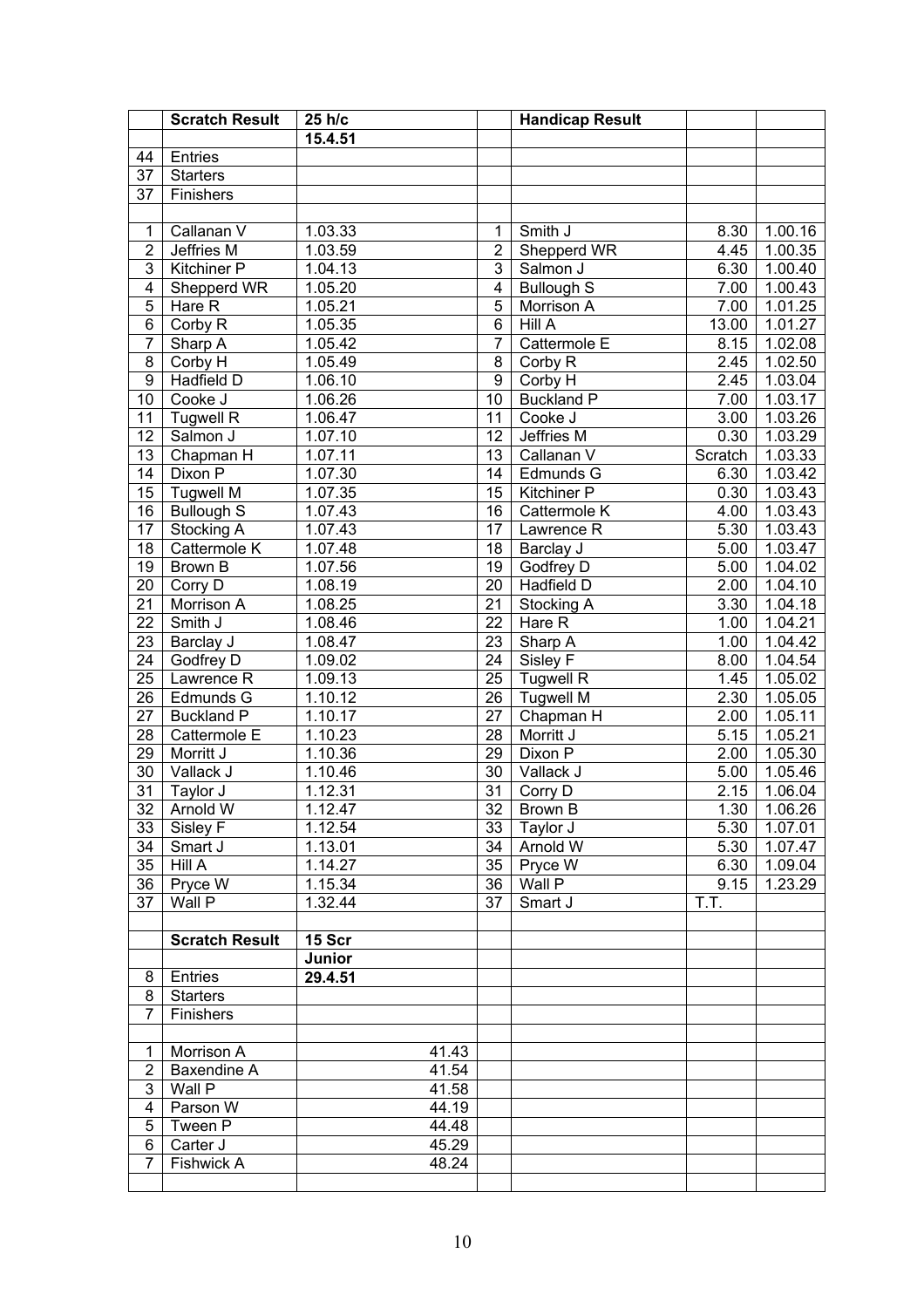|                         | <b>Scratch Result</b> | 30 h/c                    |                 | <b>Handicap Result</b> |                   |         |
|-------------------------|-----------------------|---------------------------|-----------------|------------------------|-------------------|---------|
|                         |                       | <b>Dave London Trophy</b> |                 |                        |                   |         |
| 21                      | Entries               | 13.5.51                   |                 |                        |                   |         |
| 21                      | <b>Starters</b>       |                           |                 |                        |                   |         |
| 18                      | Finishers             |                           |                 |                        |                   |         |
|                         |                       |                           |                 |                        |                   |         |
| 1                       | Brown B               | 1.18.01                   | 1               | Dixon P                | 1.30              | 1.17.04 |
| $\overline{2}$          | Dixon P               | 1.18.34                   | $\overline{2}$  | Arnold W               | 4.30              | 1.17.29 |
| $\overline{3}$          | Chapman H             | 1.18.50                   | 3               | Edmunds G              | 5.15              | 1.17.33 |
| $\overline{4}$          | Shepperd WR           | 1.19.00                   | $\overline{4}$  | Chapman H              | 1.00              | 1.17.50 |
| 5                       | <b>Tugwell M</b>      | 1.21.08                   | 5               | Shepperd WR            | 1.00              | 1.18.00 |
| $\overline{6}$          | <b>Arnold W</b>       | 1.21.59                   | $\overline{6}$  | Brown B                | Scratch           | 1.18.01 |
| $\overline{7}$          | Salmon J              | 1.22.20                   | $\overline{7}$  | Vallack J              | 3.30              | 1.18.50 |
| 8                       | Vallack J             | 1.22.20                   | 8               | Morrison A             | 5.30              | 1.19.13 |
| 9                       | Edmunds G             | 1.22.48                   | $\overline{9}$  | Salmon J               | 3.00              | 1.19.20 |
| 10                      | Morrison A            | 1.24.43                   | 10              | <b>Tugwell M</b>       | 1.30              | 1.19.38 |
| 11                      | Morritt J             | 1.26.02                   | $\overline{11}$ | Sisley F               | 7.00              | 1.21.26 |
| 12                      | Parsonson J           | 1.27.14                   | $\overline{12}$ | Morritt J              | $4.\overline{30}$ | 1.21.32 |
| 13                      | Case L                | 1.27.25                   | $\overline{13}$ | Cattermole E           | 7.30              | 1.22.45 |
| 14                      | Sisley F              | 1.28.26                   | 14              | Case L                 | 5.30              | 1.22.55 |
| 15                      | Stocking B            | 1.28.48                   | $\overline{15}$ | Lawrence R             | 4.30              | 1.26.12 |
| 16                      | Cattermole E          | 1.30.15                   | $\overline{16}$ | Wall P                 | 7.30              |         |
|                         |                       |                           |                 |                        |                   | 1.31.50 |
| 17                      | Lawrence R            | 1.30.42                   |                 | Parsonson J            |                   | T.T.    |
| 18                      | Wall P                | 1.39.20                   |                 | <b>Stocking B</b>      |                   | T.T.    |
|                         |                       |                           |                 |                        |                   |         |
|                         | <b>Scratch Result</b> | 10 h/c                    |                 | <b>Handicap Result</b> |                   |         |
|                         |                       | Junior                    |                 |                        |                   |         |
| 8                       | Entries               | 20.5.51                   |                 |                        |                   |         |
| 6                       | <b>Starters</b>       |                           |                 |                        |                   |         |
| 6                       | Finishers             |                           |                 |                        |                   |         |
|                         |                       |                           |                 |                        |                   |         |
| 1                       | Pocock JP             | 28.28                     | 1               | Pocock JP              | 2.00              | 26.28   |
| $\overline{2}$          | Baxendine A           | 28.44                     | $\overline{2}$  | Baxendine A            | 1.00              | 27.44   |
| 3                       | Paine D               | 28.54                     | $\overline{3}$  | Morrison A             | 1.30              | 28.05   |
| $\overline{4}$          | Morrison A            | 29.35                     | $\overline{4}$  | Paine D                | Scratch           | 28.54   |
| $\overline{5}$          | Wall P                | 30.09                     | 5               | Wall P                 | 1.00              | 29.09   |
| $\overline{6}$          | <b>Williams R</b>     | 32.32                     | $\overline{6}$  | Williams R             | 2.00              | 30.32   |
|                         |                       |                           |                 |                        |                   |         |
|                         | <b>Scratch Result</b> | 25 h/c                    |                 | <b>Handicap Result</b> |                   |         |
|                         |                       |                           |                 |                        |                   |         |
| 22                      | Entries               |                           |                 |                        |                   |         |
| 22                      | <b>Starters</b>       |                           |                 |                        |                   |         |
| 19                      | Finishers             |                           |                 |                        |                   |         |
|                         |                       |                           |                 |                        |                   |         |
| $\mathbf 1$             | Dixon P               | 1.05.14                   | 1               | Hill A                 | 9.00              | 1.03.08 |
| $\overline{c}$          | Sharp A               | 1.05.25                   | $\overline{2}$  | Sisley F               | 7.00              | 1.04.11 |
| 3                       | <b>Tugwell R</b>      | 1.05.48                   | $\overline{3}$  | Edmunds G              | 4.30              | 1.04.12 |
| $\overline{\mathbf{4}}$ | <b>Hadfield D</b>     | 1.06.20                   | $\overline{4}$  | Dixon P                | 1.00              | 1.04.14 |
| 5                       | Cattermole K          | 1.07.02                   | 5               | Cattermole E           | 5.00              | 1.04.50 |
| 6                       | Shepperd WR           | 1.07.04                   | 6               | Cattermole K           | 2.00              | 1.05.02 |
| 7                       | <b>Tugwell M</b>      | 1.07.43                   | $\overline{7}$  | Shepperd WR            | 2.00              | 1.05.04 |
| 8                       | Edmunds G             | 1.08.42                   | 8               | Pothercary L           | 6.45              | 1.05.07 |
| 9                       | Sams F                | 1.09.30                   | 9               | <b>Tugwell M</b>       | 2.30              | 1.05.13 |
| 10                      | Lawrence R            | 1.09.42                   | $\overline{10}$ | Sharp A                | Scratch           | 1.05.25 |
| 11                      | Cattermole E          | 1.09.50                   | 11              | <b>Tugwell R</b>       | 0.15              | 1.05.33 |
| 12                      | Morritt J             | 1.10.00                   | 12              | Lawrence R             | 4.00              | 1.05.42 |
| 13                      | Sisley F              | 1.11.11                   | 13              | Sams F                 | 3.30              | 1.06.00 |
| 14                      | Godfrey D             | 1.11.40                   | 14              | Wall P                 | 6.30              | 1.06.29 |
|                         |                       |                           |                 |                        |                   |         |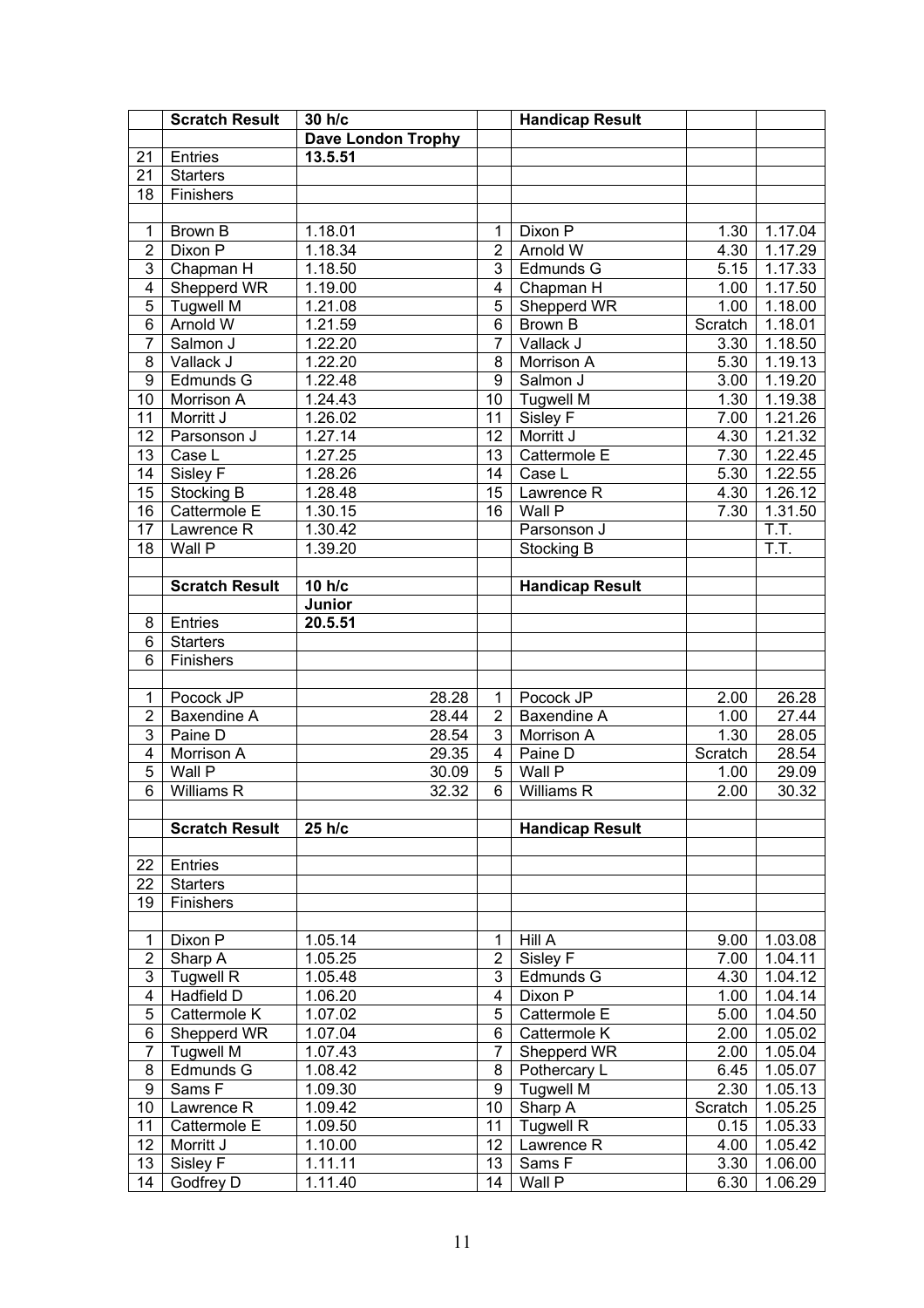| 15              | Pothercary L              | 1.11.52               | 15                      | Morritt J                 | 3.30            | 1.06.30            |
|-----------------|---------------------------|-----------------------|-------------------------|---------------------------|-----------------|--------------------|
| 16              | Hill A                    | 1.12.08               | 16                      | Godfrey D                 | 5.00            | 1.06.40            |
| 17              | Wall P                    | 1.12.59               | 17                      | Pryce W                   | 6.45            | 1.07.55            |
| 18              | Casey B                   | 1.13.03               | 18                      | Casey B                   | 5.00            | 1.08.03            |
| 19              | Pryce W                   | 1.14.40               | 19                      | <b>Hadfield D</b>         |                 | Ī.T.               |
|                 |                           |                       |                         |                           |                 |                    |
|                 | <b>Scratch Result</b>     | 50 h/c                |                         | <b>Handicap Result</b>    |                 |                    |
|                 |                           | 3.6.51                |                         | <b>Walter Moon Trophy</b> |                 |                    |
|                 | Entries                   |                       |                         |                           |                 |                    |
| 18              |                           |                       |                         |                           |                 |                    |
| 18              | <b>Starters</b>           |                       |                         |                           |                 |                    |
| 18              | Finishers                 |                       |                         |                           |                 |                    |
|                 |                           |                       |                         |                           |                 |                    |
| $\mathbf{1}$    | Chamberlain D             | 2.10.28               | 1                       | Taylor J                  | 15.00           | 2.02.25            |
| 2               | Corby H                   | 2.12.52               | $\overline{2}$          | Corby H                   | 9.45            | 2.03.07            |
| $\overline{3}$  | Dixon P                   | 2.13.53               | $\overline{3}$          | Dixon P                   | 9.00            | 2.04.53            |
| $\overline{4}$  | Hare R                    | 2.16.01               | $\overline{\mathbf{4}}$ | Morritt J                 | 11.30           | 2.06.26            |
| $\overline{5}$  | Sharp A                   | 2.16.55               | $\overline{5}$          | Edmunds G                 | 19.00           | 2.06.38            |
| $\overline{6}$  | Taylor J                  | 2.17.25               | 6                       | Cattermole K              | 14.00           | 2.06.58            |
| $\overline{7}$  | <b>Butler SM</b>          | 2.17.32               | $\overline{7}$          | Cattermole E              | 17.00           | 2.07.46            |
| $\overline{8}$  | Cattermole K              | 2.17.56               | 8                       | Case L                    | 18.00           | 2.08.05            |
| $\overline{9}$  | Morritt J                 | 2.20.58               | $\overline{9}$          | Lawrence R                | 13.30           | 2.08.26            |
| 10              | Corby R                   | 2.21.21               | $\overline{10}$         | Arnold W                  | 13.00           | 2.08.59            |
| 11              | Lawrence R                | 2.21.56               | 11                      | <b>Butler SM</b>          | 8.00            | 2.09.32            |
| $\overline{12}$ | Arnold W                  | 2.21.59               | 12                      | Hare R                    | 5.45            | 2.10.16            |
| 13              | Edmunds G                 | 2.24.46               | 13                      | Chamberlain D             | Scratch         | 2.10.28            |
| 14              | Cattermole E              | 2.25.38               | 14                      | Sisley F                  | 19.00           | 2.10.34            |
| 15              |                           |                       | 15                      |                           |                 |                    |
|                 | Case L                    | 2.26.05               |                         | Sharp A                   | 5.30            | 2.11.25            |
| 16              | Sisley $\overline{F}$     | 2.29.34               | $\overline{16}$         | Corby R                   | 6.30            | 2.14.51            |
| 17              | Pothercary L              | 2.34.55               | 17                      | Pothercary L              | 20.00           | 2.14.55            |
|                 |                           |                       |                         |                           |                 |                    |
| 18              | Hill A                    | 2.42.10               | 18                      | <b>Hill A</b>             | 17.30           | 2.24.40            |
|                 |                           |                       |                         |                           |                 |                    |
|                 | <b>Scratch Result</b>     | 100 h/c               |                         | <b>Handicap Result</b>    |                 |                    |
|                 |                           | <b>Goss Green Cup</b> |                         |                           |                 |                    |
| 11              | Entries                   | 24.6.51               |                         |                           |                 |                    |
| 10              | <b>Starters</b>           |                       |                         |                           |                 |                    |
| 9               | Finishers                 |                       |                         |                           |                 |                    |
|                 |                           |                       |                         |                           |                 |                    |
| $\overline{1}$  | Cattermole K              | 4.44.38               |                         | 1 Parsonson J             |                 | 48.00 4.12.50      |
| 2               | Shepperd WR               | 4.49.30               | $\overline{2}$          | Cattermole K              | 25.00           | 4.19.38            |
| $\overline{3}$  | Hare R                    | 4.53.03               | 3                       | Cattermole E              | 35.00           | 4.21.53            |
| 4               | Edmunds G                 | 4.56.17               | 4                       | Shepperd WR               | 24.00           | 4.25.30            |
| 5               | Corby H                   | 4.56.47               | 5                       | Edmunds G                 | 26.00           | 4.30.17            |
|                 | Cattermole E              | 4.56.53               | 6                       | Hill A                    | 50.00           |                    |
| 6               |                           |                       | $\overline{7}$          |                           |                 | 4.36.40            |
| $\overline{7}$  | Parsonson J               | 5.00.50               |                         | Hare R                    | 11.00           | 4.42.03            |
| 8               | Hill A                    | 5.26.40               | 8                       | Corby H                   | 13.00           | 4.43.47            |
| 9               | Lawrence R                | 5.30.22               | 9                       | Lawrence R                | 32.00           | 4.58.22            |
|                 |                           |                       |                         |                           |                 |                    |
|                 | <b>Scratch Result</b>     | 50 h/c                |                         | <b>Handicap Result</b>    |                 |                    |
|                 |                           | <b>Fryco Cup</b>      |                         |                           |                 |                    |
| 17              | Entries                   | 1.7.51                |                         |                           |                 |                    |
| 16              | <b>Starters</b>           |                       |                         |                           |                 |                    |
| 13              | Finishers                 |                       |                         |                           |                 |                    |
|                 |                           |                       |                         |                           |                 |                    |
| 1               | Sharp A                   | 2.13.57               | 1                       | Morritt J                 | 8.00            | 2.09.49            |
| $\overline{c}$  | Shepperd WR               | 2.14.49               | $\overline{2}$          | Shepperd WR               | 3.30            | 2.11.19            |
| $\overline{3}$  | Dixon P                   | 2.16.42               | $\overline{3}$          | Cattermole K              | 6.00            | 2.12.04            |
| 4<br>5          | Morritt J<br>Cattermole K | 2.17.49<br>2.18.04    | 4<br>5                  | Dixon P<br>Sharp A        | 3.00<br>Scratch | 2.13.42<br>2.13.57 |